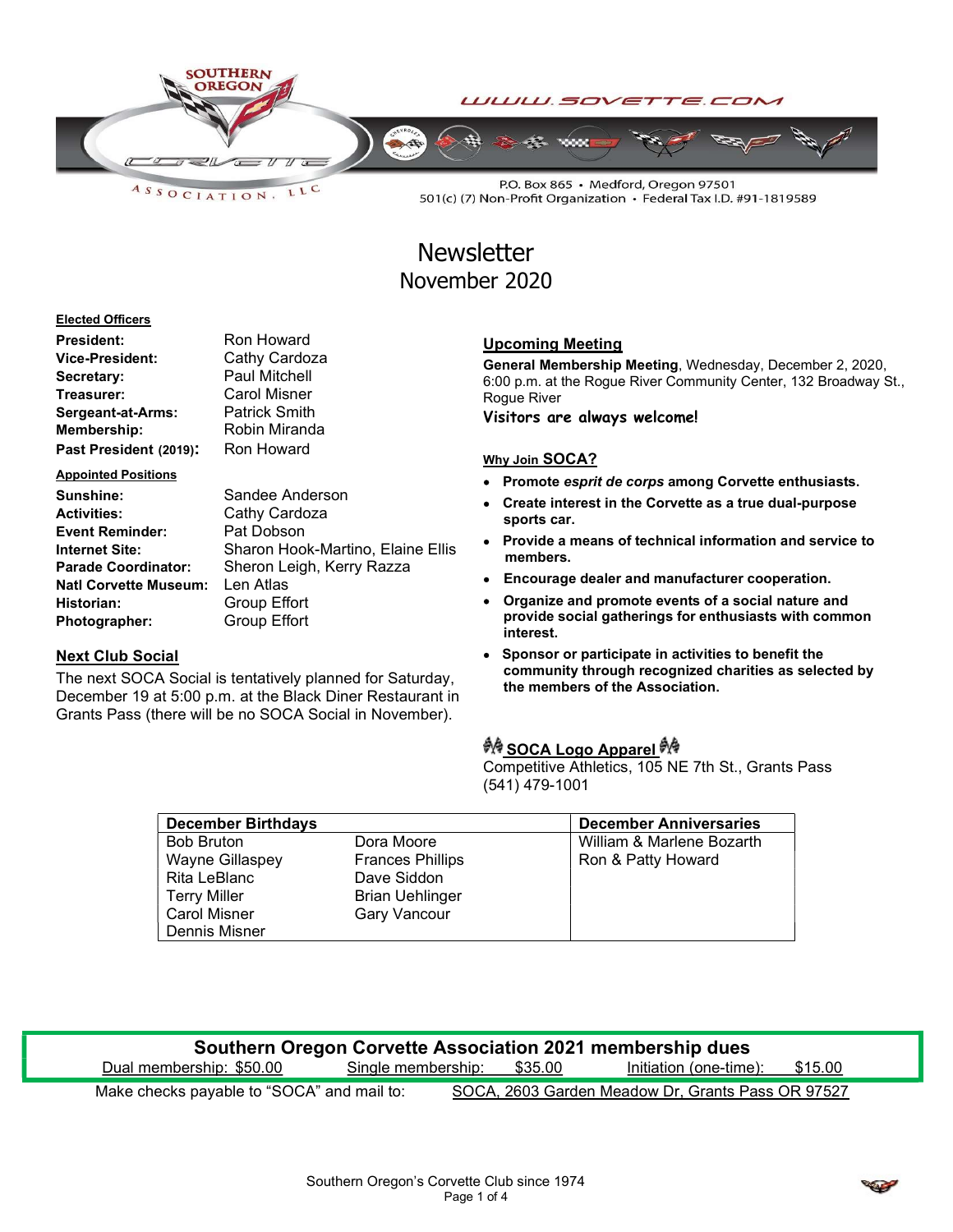

2020 & 2021 Southern Oregon Corvette Association (SOCA) Events

|                               | >>2021>><br>Dec<br>Feb<br>Jan                                                   |
|-------------------------------|---------------------------------------------------------------------------------|
|                               | 2<br>6<br>3<br>Club meeting (Wed.)<br>>                                         |
|                               | (All dates below are Saturdays, except as noted. The 2021 dates are tentative.) |
| <b>DECEMBER 2020</b>          |                                                                                 |
| Social                        | 19 - (tentative) 5:00 p.m., SOCA Social, Black Bear Diner in Grants Pass        |
|                               |                                                                                 |
| <b>JANUARY 2021</b><br>Social | 16 - Location and time to be announced (TBA)                                    |
|                               |                                                                                 |
| <b>FEBRUARY</b>               |                                                                                 |
| Social                        | 13 - Location and time TBA                                                      |
| <b>MARCH</b>                  | (Daylight Savings Time starts March 14)                                         |
| Social                        | 13 - Location and time TBA                                                      |
| <b>APRIL</b>                  |                                                                                 |
| Parade                        | ** - Pear Blossom Parade                                                        |
| Social                        | 17 - Location and time TBA                                                      |
| <b>MAY</b>                    |                                                                                 |
| Parade                        | ** - Merlin Parade                                                              |
| Social                        | 15 - Location and time TBA                                                      |
| <b>JUNE</b>                   |                                                                                 |
| Parade                        | ** - Rooster Crow Parade                                                        |
| Social                        | 12 - Location and time TBA                                                      |
| <b>JULY</b>                   |                                                                                 |
| Parade                        | ** - Eagle Point Parade                                                         |
| Corvette Weekend              | 9 to 11 - SOCA 2021 Corvette Weekend (and the July Social)                      |
| <b>AUGUST</b>                 |                                                                                 |
| Social                        | 14 - Location and time TBA                                                      |
| <b>SEPTEMBER</b>              |                                                                                 |
| Social                        | 11 - Location and time TBA                                                      |
| Sigel Show & Shine            | ** - Jim Sigel Show & Shine, Grants Pass                                        |
| <b>OCTOBER</b>                |                                                                                 |
| Social                        | 16 - Location and time TBA                                                      |
| <b>NOVEMBER</b>               |                                                                                 |
| Social                        | (Daylight Savings Time ends November 7)<br>13 - Location and time TBA           |
| Thanksgiving                  | 25 - Thanksgiving holiday (Thursday)                                            |
| <b>DECEMBER</b>               |                                                                                 |
| Parade                        | 4 - Grants Pass Christmas Parade                                                |
| Social                        | ** - Christmas Party                                                            |

For additional events, information and links ... see the SOCA website "Events Page:" https://www.sovette.com/events

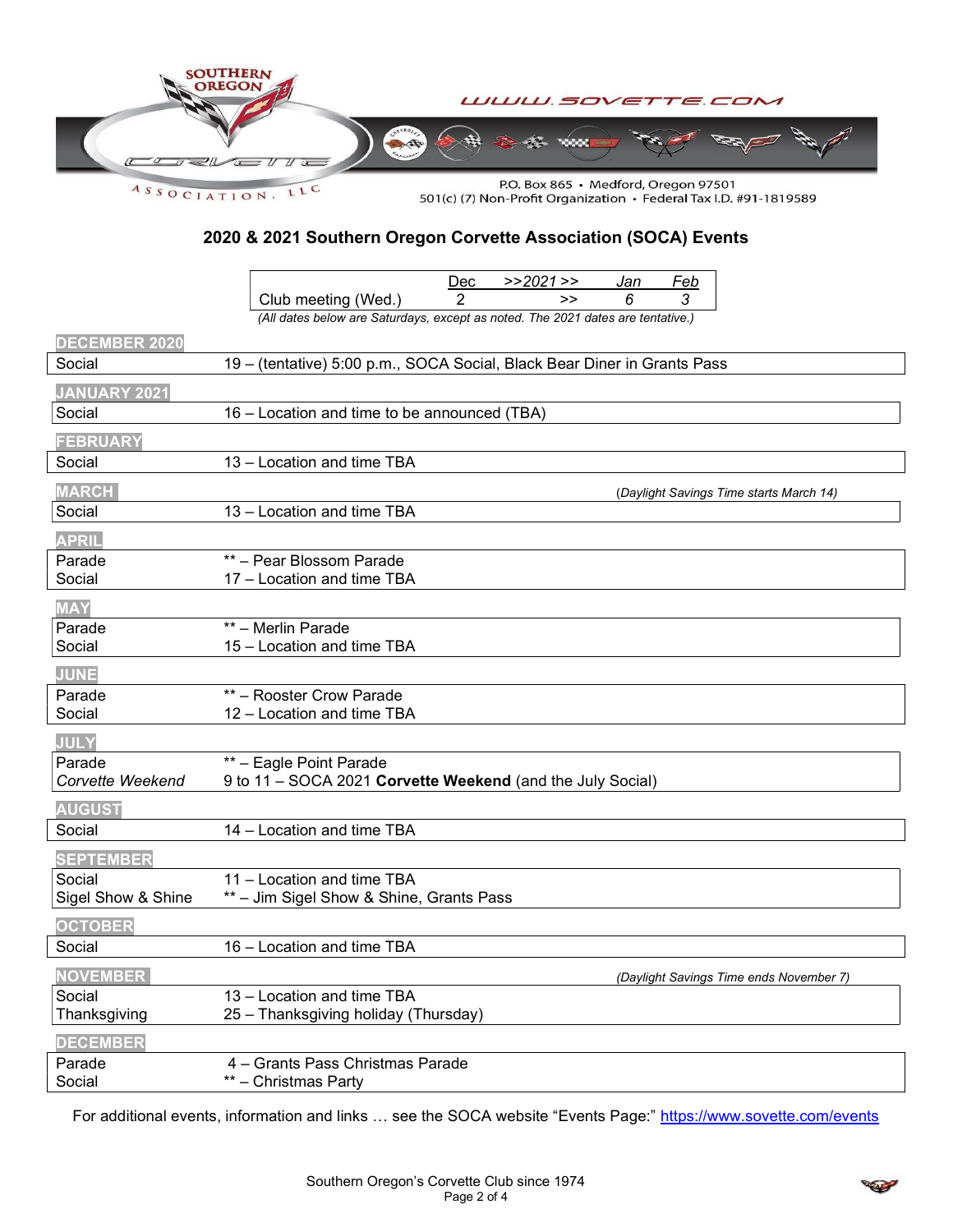

LLC  $A S S O C I AT I O N.$ 

P.O. Box 865 · Medford, Oregon 97501 501(c) (7) Non-Profit Organization • Federal Tax I.D. #91-1819589



# Winter Car Storage

Good routine maintenance procedures recommend changing fluids in the engine, transmission, differential, brakes, cooling system, etc. at regular intervals depending upon operating conditions, e.g., short distance urban driving vs. long-distance highway travel vs. track time.

Storage intervals introduce additional conditions for consideration. Moisture sitting in or on the equipment over the winter means corrosion. However, oil, grease and air conditioning seals tend to dry out, and brake lining and clutches have been known to stick. Change intervals for brake fluid and coolant and engine oil in some cases (additive package) are time sensitive rather than mileage related.

The storage procedures for Corvettes prior to 1984 may vary somewhat from the procedures for later models, particularly with respect to the evolving technology of materials such as metal alloys, rubber, synthetics, and plastics used in engines, carburetion or injection, electronics and wiring, tires, interiors, fuel tanks, etc. Each Corvette owner should review his/her car's current maintenance schedule status and consider at least some of these conditions when placing the car into storage.

**Exterior** - Wash the car thoroughly to remove any pollution, tree sap, bird droppings, etc. from the paint, including door jams, hood, and trunk lid crevices. Assuming your Corvette is already waxed (It is, is not it); apply a "quick detailer spray" coat or two to augment the wax coat. Convertible tops should be vacuumed and washed with a mild detergent designed for vehicle vinyl or fabric top materials and allowed to dry thoroughly. Brake dust is very corrosive. Remove the wheels from the car and thoroughly clean the tires, wheels (inside and out) and wheel wells. "Quick detailer spray" also works well on wheels. Apply a quality rubber and vinyl dressing or protectant to the weather stripping and exterior trim. This is also a good time to lube the hood, door and trunk latches and locks and polish any chrome trim you may have in the engine compartment.

Interior - Spend some time and get everything really clean. Clean the carpets and the glass, inside and out. Clean and condition the leather seats, steering wheel, shift knob and boot. Sweat, soil and other contaminates can pre-maturely age untreated leather surfaces. Clean all the interior nooks and crannies, under the seats and behind the pedal cluster. Clean the trunk and spare tire carrier.

Change Oil & Filter - Change the oil and filter just prior to storage. Oil becomes acidic in use and absorbs moisture (a natural byproduct of combustion) and will evaporate out of the old oil and condense on the engine internals causing corrosion. Synthetic oil typically has a stronger additive package which helps to combat the corrosive elements.

Anti-freeze – Check the anti-freeze for sufficient protection for anticipated storage temperatures.

Over-inflate Tires – Increase tire pressure on older cars with 65, 70 & 75 profile tires to 40-45 psi. On later model Corvettes with 55, 50, 45, 40 & 35 profile tires inflate to at least 51-60 psi. This will offset the pressure drop with ambient temp. Flat spotting from storage is less of an issue with today's radial tires. Any flat spotting that does occur usually but not always diminishes with a few minutes of normal driving. Some say to put the car on blocks, but with modern independent suspension, it is not good to leave it 'un-sprung' for long periods. (Note that suspension bushings are always torqued at normal ride height.)

Gas Up - Fill gas tank with fresh, premium fuel preferably without ethanol. A partially filled tank will corrode from condensation and ethanol attracts moisture from the air. Add a gasoline stabilizer such as Stabil before putting in the gas. Run the engine a while to make sure that the stabilized gas has filled the entire fuel system.

Battery – Clean cable connections, battery tray and hold down brackets. Top off with distilled water unless the battery is sealed. Newer Corvettes (1984 to present) have several onboard circuits drawing power when